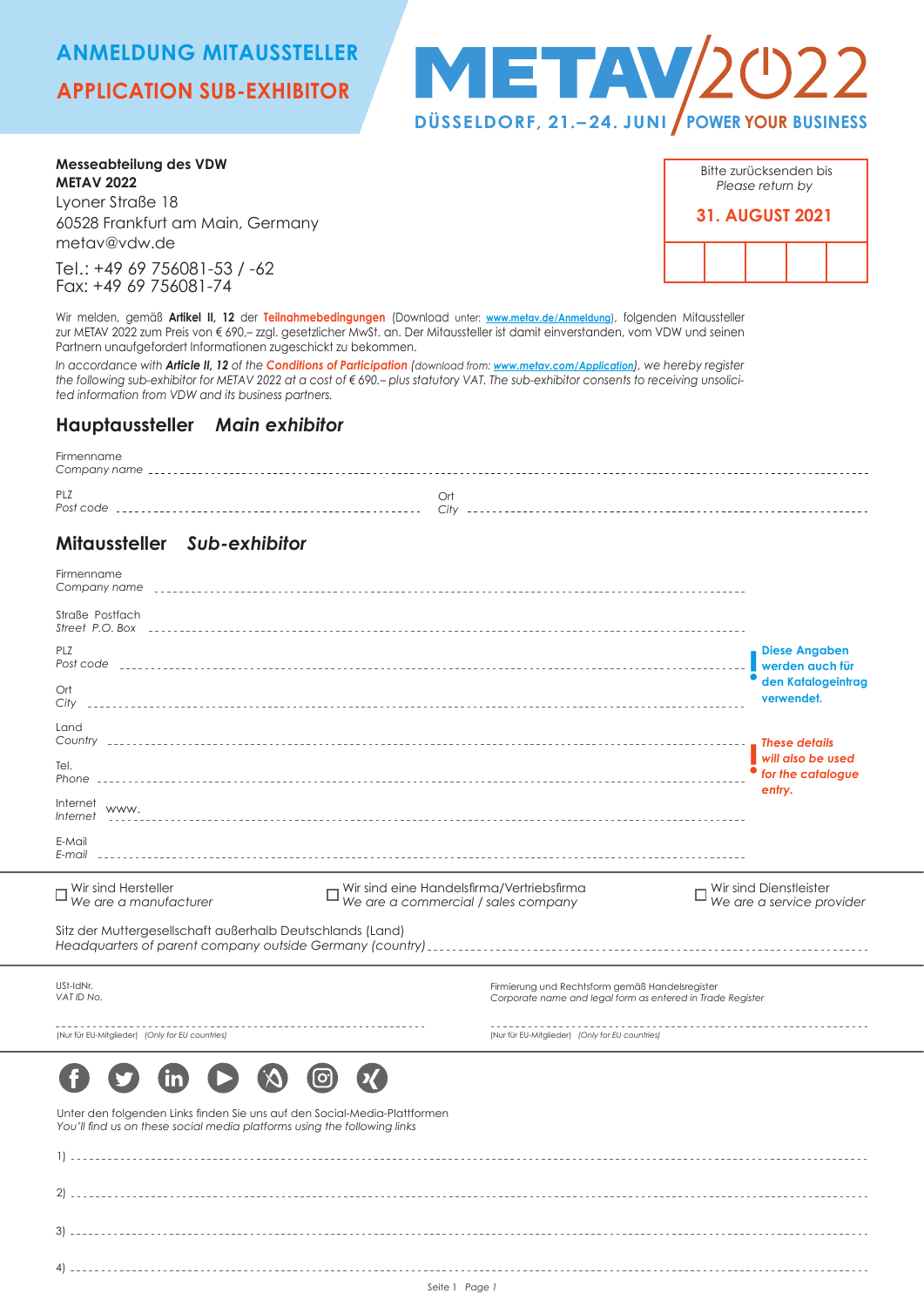## **Ansprechpartner der mitausstellenden Firma** *Contact persons of sub-exhibitor*

| $\Box$ Herr Mr.<br>$\Box$ Frau Ms. |  |                 | Geschäftsführer/-in der ausstellenden Firma<br>Executive Director of the exhibiting company entirely resonance in the contract of the contract of the exhibit |
|------------------------------------|--|-----------------|---------------------------------------------------------------------------------------------------------------------------------------------------------------|
| Tel.<br>Phone<br>E-Mail<br>E-mail  |  |                 | Mobil                                                                                                                                                         |
| $\Box$ Herr Mr.                    |  | $\Box$ Frau Ms. | Marketingleiter/-in der ausstellenden Firma                                                                                                                   |
| Tel.<br>Phone<br>E-Mail<br>E-mail  |  |                 | Mobil                                                                                                                                                         |
| $\Box$ Herr Mr.                    |  | $\Box$ Frau Ms. | Ansprechpartner/-in Messe<br>Trade fair contact person - -                                                                                                    |
| Tel.<br>Phone<br>E-Mail<br>E-mail  |  |                 | Mobil                                                                                                                                                         |

### **Korrespondenzadresse** *Correspondence address*

| $\Box$ wie Hauptaussteller<br>$\Box$<br>wie Mitaussteller<br>same as main exhibitor<br>same as sub-exhibitor | Andere Adresse, siehe folgend:<br>п<br>Alternative address, see below: |  |
|--------------------------------------------------------------------------------------------------------------|------------------------------------------------------------------------|--|
| Firmenname                                                                                                   |                                                                        |  |
| Straße Postfach                                                                                              |                                                                        |  |
| PL <sub>7</sub>                                                                                              | Ort                                                                    |  |
| Tel.                                                                                                         | Land                                                                   |  |
| $\Box$ Herr Mr.<br>$\Box$ Frau Ms.<br>Ansprechpartner/-in                                                    |                                                                        |  |
| Tel.                                                                                                         | Mobil                                                                  |  |
| E-Mail                                                                                                       |                                                                        |  |

# **Rechnungsversand** *Invoice dispatch*

Gemäß den **Teilnahmebedingungen** (Art. II, 8) werden alle Rechnungen als E-Mail mit PDF-Anhang versendet. Rechnungen werden aus umsatzsteuerlichen Gründen immer auf die **ausstellende Firma** ausgestellt. Bitte geben Sie unten stehend die E-Mail-Adresse für den Rechnungsversand an. Bei fehlender Angabe wird die E-Mail-Adresse des "Ansprechpartners Messe" (siehe oben) übernommen.

In accordance the **Conditions of Participation** (Art. II, 8), all invoices will be sent by e-mail with PDF attachment. For VAT-related reasons, invoices *are always made out to the exhibiting company. Please state below the e-mail address to which the invoices shall be sent. If no e-mail address is indicated, the e-mail address of the "Trade fair contact person" (see above) will be used.*

### **Optional: abweichender Adresskopf für Rechnungen** *Optional: alternative address header for invoices*

| Firmenname      |             |
|-----------------|-------------|
| Straße Postfach |             |
| PLZ             | Ort<br>City |
| Land<br>Country |             |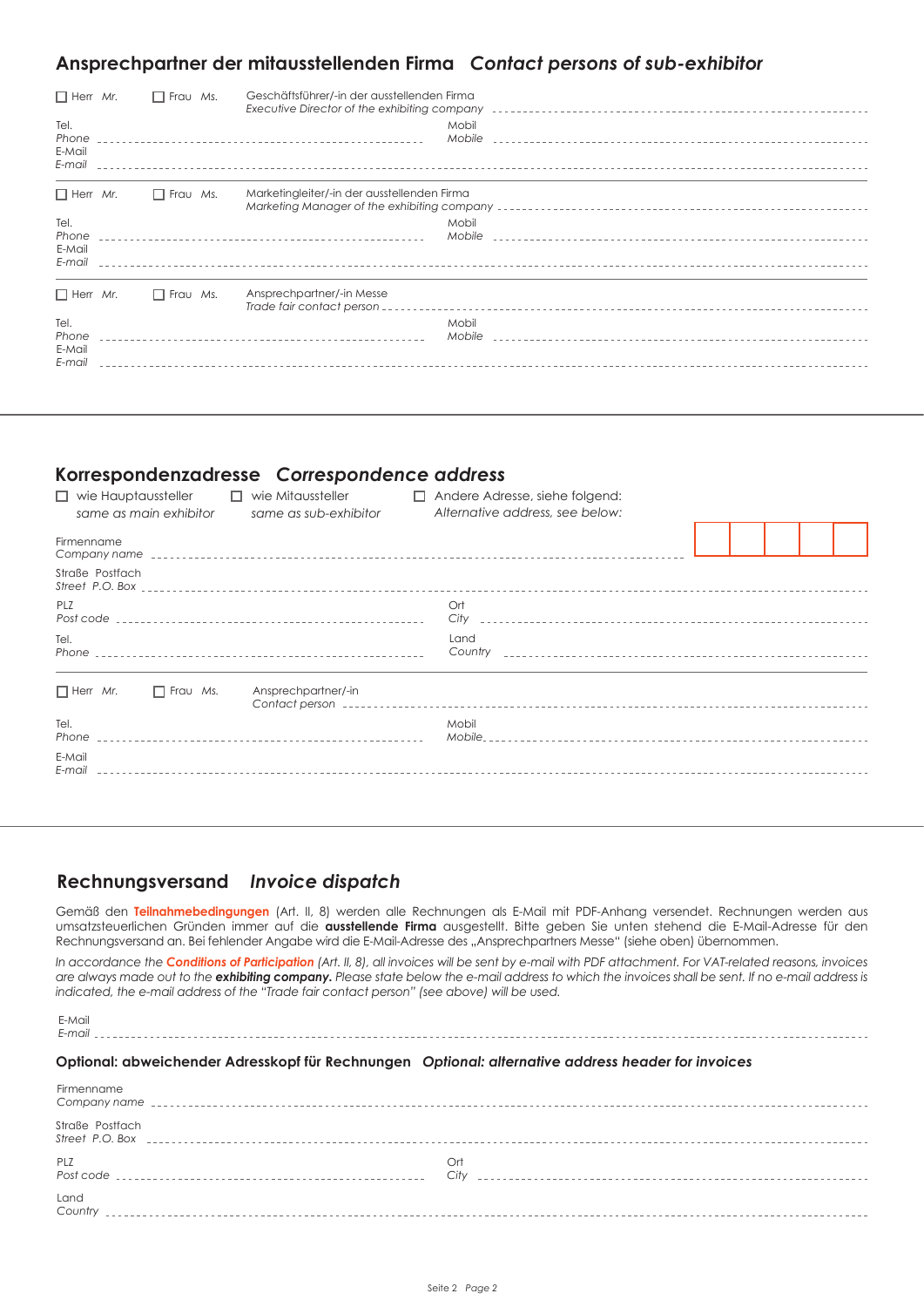### **Katalogeintrag der mitausstellenden Firma** *Catalogue entry of sub-exhibitor*

### **Logo** *Logo*

Die vertragliche Werbemittelpauschale (siehe Seite 4) enthält den Farbdruck (4c) Ihres Firmenlogos im alphabetischen Ausstellerverzeichnis des Katalogs und im Internet.

Bitte senden Sie Ihr Logo zeitnah mit dem Vermerk "METAV 2022" an: metav@schleunungdruck.com.

**Farbdruck in 4c: Maximalmaße: B: 45 mm x H: 15 mm • Folgende Dateiformate sind möglich: .tif, .eps, .jpg (min. 300 dpi).**

*The contractual advertising flat rate (see page 4) includes the colour print (4c) of your company logo in the alphabetical index of exhibitors in the catalogue and on the internet.*

*Please send your logo a.s.a.p. to metav@schleunungdruck.com with the reference "METAV 2022". Colour print in 4c: Max. dimensions: W: 45 mm x H: 15 mm • The following file formats are possible: .tif, .eps, .jpg (min. 300 dpi).*

### **Suchname für Katalog** *Search name for catalogue*

Suchname, falls abweichend vom Firmennamen (ohne Rechtsform) *Search name if different from company name (without legal form suffix)*

## **Produktverzeichnis der mitausstellenden Firma** *List of products of sub-exhibitor*

**Produktionsprogramm** (bitte nur Kennziffern des Suchwortverzeichnisses eintragen) *Product range (please enter only key numbers from index of products)*

|  |  | Suchwortverzeichnis unter:                                                                             |
|--|--|--------------------------------------------------------------------------------------------------------|
|  |  | www.metav.de/Anmeldung                                                                                 |
|  |  | Index of products at:                                                                                  |
|  |  | www.metav.com/Application                                                                              |
|  |  | € 12,- pro Produkteintrag<br>zzgl. gesetzlicher MwSt.<br><b>Das Produktverzeichnis</b>                 |
|  |  | wird im Ausstellerkatalog<br>und in allen Werbe- und<br>Printmedien veröffentlicht.                    |
|  |  | € 12 .- per product entry<br>plus statutory VAT.                                                       |
|  |  | The list of products will<br>be published in the<br>exhibitor catalogue,<br>and in all advertising and |
|  |  | print media.                                                                                           |
|  |  |                                                                                                        |
|  |  |                                                                                                        |
|  |  |                                                                                                        |

# **Standsektor** *Stand section*

Der Standsektor leitet sich aus dem angegebenen Produktverzeichnis ab. *The stand section is derived from the list of products as given.*

Nº

Nur ein Eintrag möglich! *Only one entry possible!* **Siehe Seite 7 der Teilnahmebedingungen. www.metav.de/Anmeldung**

*See page 19 of the Conditions of Participation. www.metav.com/Application*